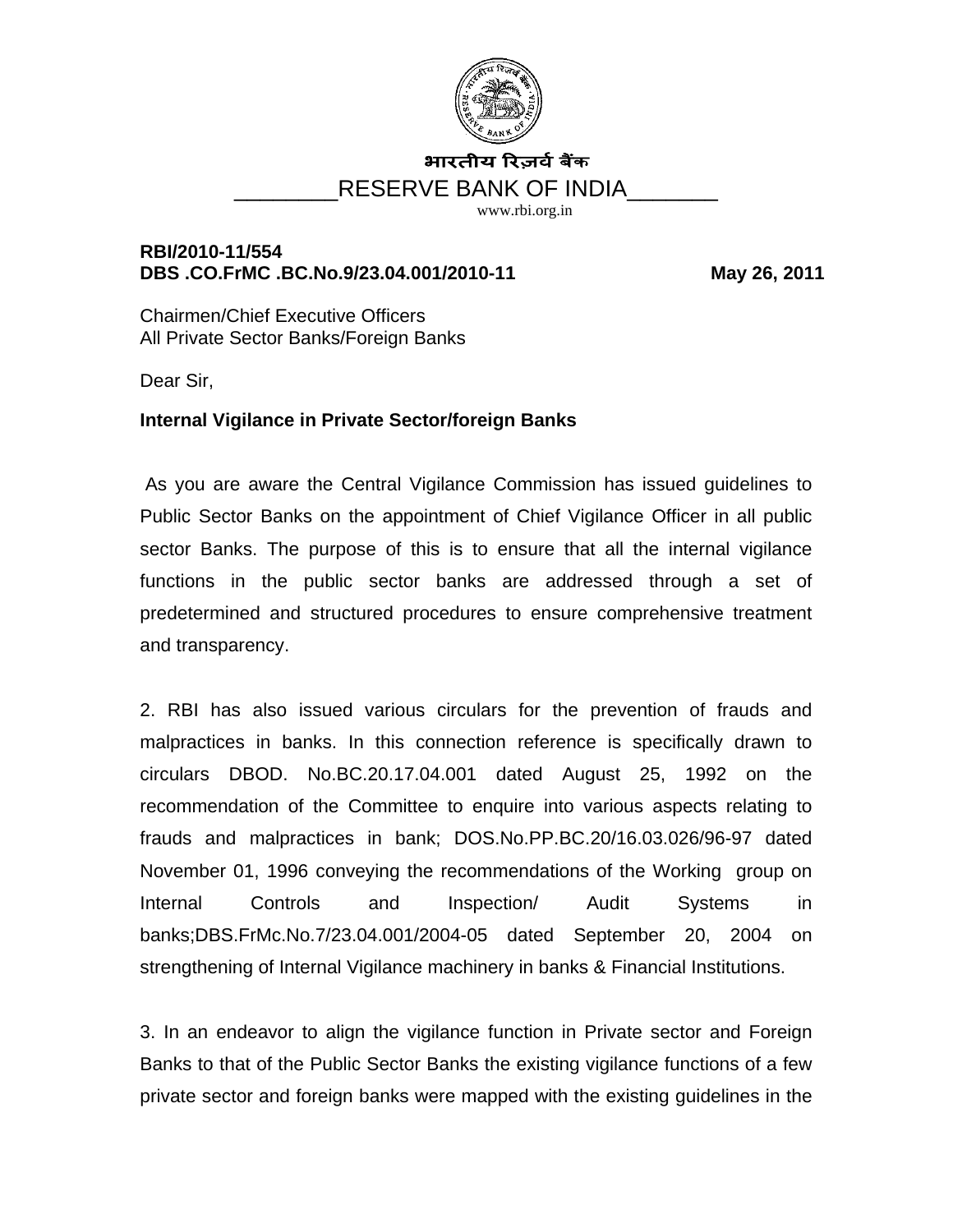matter and it was observed that the practices vary widely among the banks. It has therefore been decided to lay down detailed guidelines for private sector and foreign banks on similar lines so that all issues arising out of lapses in the functioning of the private sector and foreign banks especially relating to corruption, malpractices, frauds etc can be addressed uniformly by the banks for timely and appropriate action.

4. The detailed guidelines placed at the annex are aimed towards bringing about uniformity and rationalisation in the function of internal vigilance. You are advised to put in place a system of internal vigilance machinery as per the guidelines within a period of three months from the date of this circular with the approval of your Board. A compliance report to this effect may be submitted to RBI on or before August 31, 2011.

5. Please acknowledge receipt.

Yours faithfully,

(A. Madasamy)

Chief General Manager

ब्बिंग पर्यवेक्षण विभाग ,केन्द्रीय कार्यालय, वर्ल्ड टेड सेन्टर, सेन्टर 1, कफ परेड, कोलाबा, मुंबई - 400005, टेलिफोन : (9122) 2218 9131-39 फैक्स : 022 2218 0157 e-mail- cgmicdbsco@rbi.org.in

Department of Banking Supervision, Central Office, World Trade Centre 1,Cuffe Parade, Colaba, Mumbai - 400 005, INDIA Tele: (9122) 2218 9131-39 Fax: 022 2218 0157 e-mail: [cgmicdbsco@rbi.org.in](mailto:cgmicdbsco@rbi.org.in)

**Annex**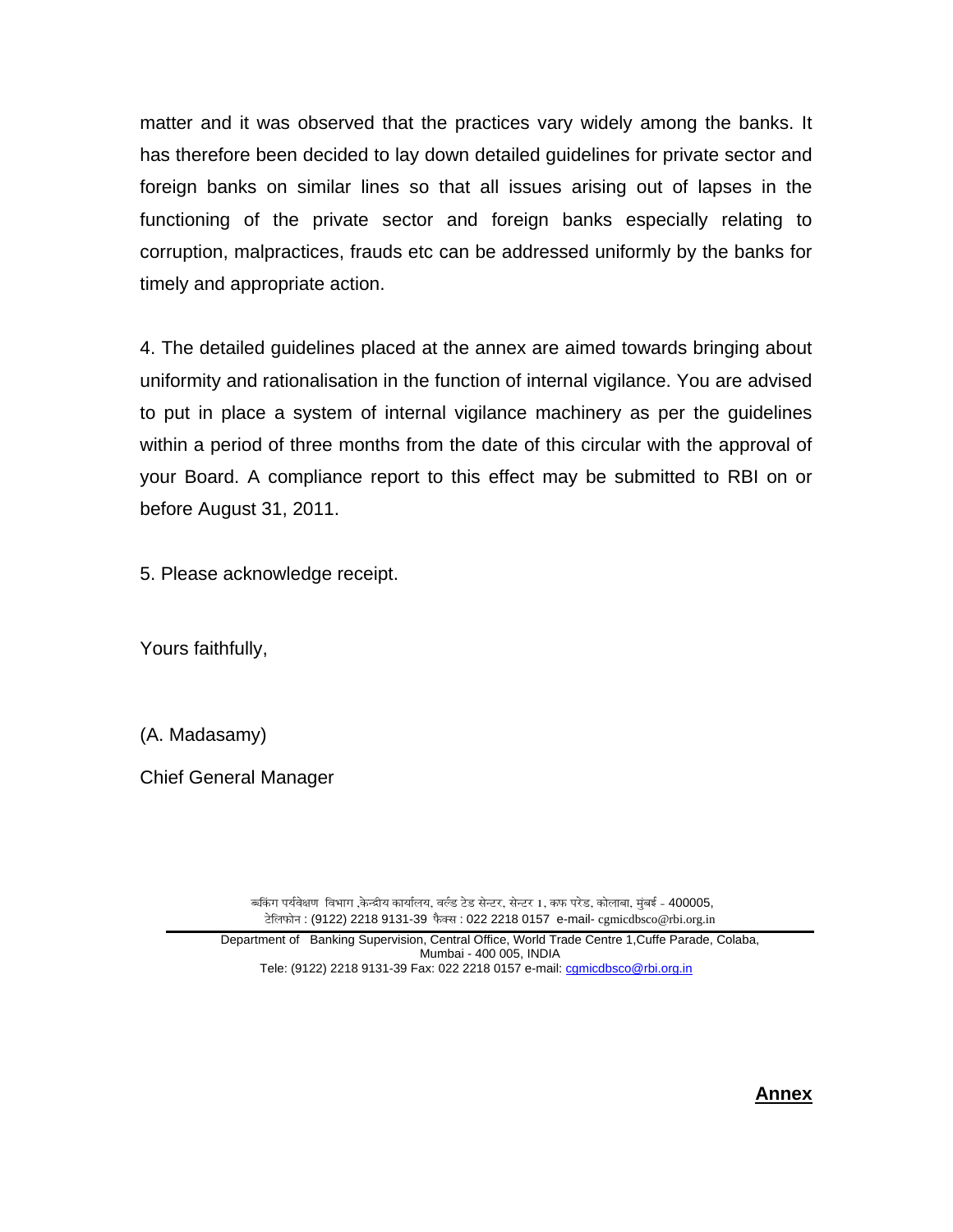# **Guidelines on Internal Vigilance Setup in Private Sector and Foreign Banks**

# **Preamble**

Vigilance is an inseparable part of management. It promotes clean business transactions, professionalism, productivity, promptness and transparent practices and ensures putting in place systems and procedures to curb opportunities for corruption which results in improving efficiency and effectiveness of the personnel as well as the organization. These factors make it mandatory to have a dedicated vigilance setup in the banking industry. The following guidelines aim at structuring efficient and effective vigilance system in banks in the larger interest of all concerned stakeholders.

# **1. Anti – corruption agencies in Private Sector and Foreign Banks**

## **Introduction**

Anti-corruption measures of the banks are a responsibility of the disciplinary authority identified in the bank and it has the over-all responsibility of looking into the acts of misconduct alleged against, or committed by, the employees within its control and to take appropriate punitive action. It is also required to take appropriate preventive measures so as to prevent commission of misconducts/ malpractices by the employees under its control and jurisdiction. The designated Officer [similar to CVO in case of Public Sector Banks] acts as a Special Assistant/Advisor to the CEO of the concerned bank in the discharge of these functions. He also acts as a liaison officer between the bank and the Police/ SFIO/ other law enforcement authorities.

## **Chief of Internal Vigilance**

An officer of suitable seniority is required to be designated as Chief of Internal Vigilance (CIV) who will head the Internal Vigilance Division of the bank concerned. Vigilance functions to be performed by the CIV would be wide ranging and include collecting intelligence about the corrupt practices committed, or likely to be committed, by the employees of the organisation; investigating or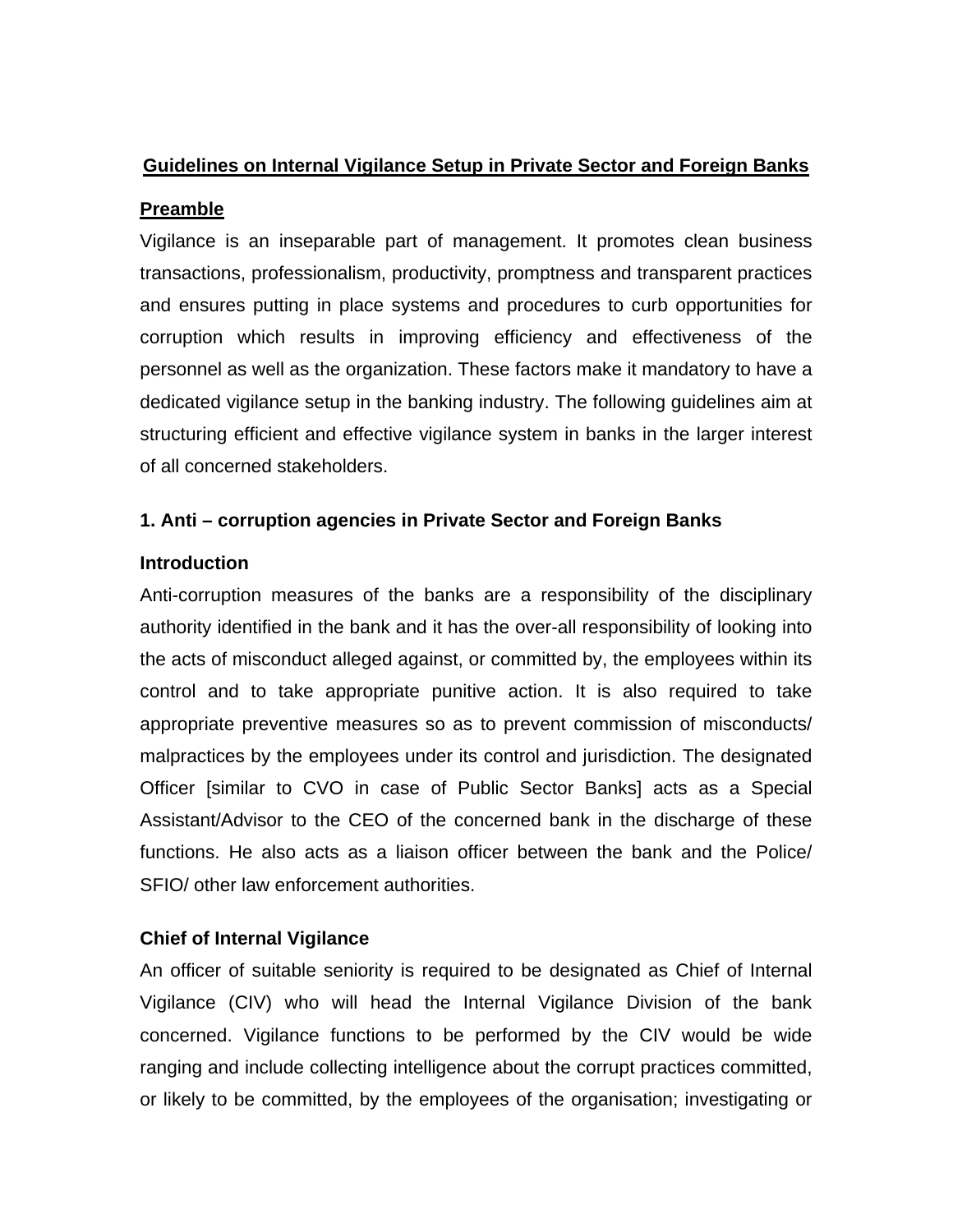causing an investigation to be made into verifiable allegations reported to him; processing investigation reports for further consideration of the disciplinary authority concerned; referring the matters to the CEO of the bank for advice wherever necessary, taking steps to prevent commission of improper practices/misconducts, etc. Thus, the CIVs' functions can broadly be divided into three parts, viz. (i) Preventive vigilance; (ii) Punitive vigilance; and (iii) Surveillance and detection.

#### **What is Vigilance Angle?**

Vigilance angle is obvious in the following acts

(i) Demanding and/or accepting gratification other than legal remuneration in respect of an official act or for using his influence with any other official.

(ii) Obtaining valuable thing, without consideration or with inadequate consideration from a person with whom he has or is likely to have official dealings or his subordinates have official dealings or where he can exert influence.

(iii) Obtaining for himself or for any other person any valuable thing or pecuniary advantage by corrupt or illegal means or by abusing his position as an employee.

(iv) Possession of assets disproportionate to his known sources of income.

(v) Cases of misappropriation, forgery or cheating or other similar criminal offences.

In case of other irregularities like gross or willful negligence; recklessness in decision making; blatant violations of systems and procedures; exercise of discretion in excess, where no ostensible organizational interest is evident; failure to keep the controlling authority/ superiors informed in time ; the disciplinary authority with the help of the CIV should carefully study the case and weigh the circumstances to arrive at a conclusion whether there is reasonable ground to doubt the integrity of the officer concerned.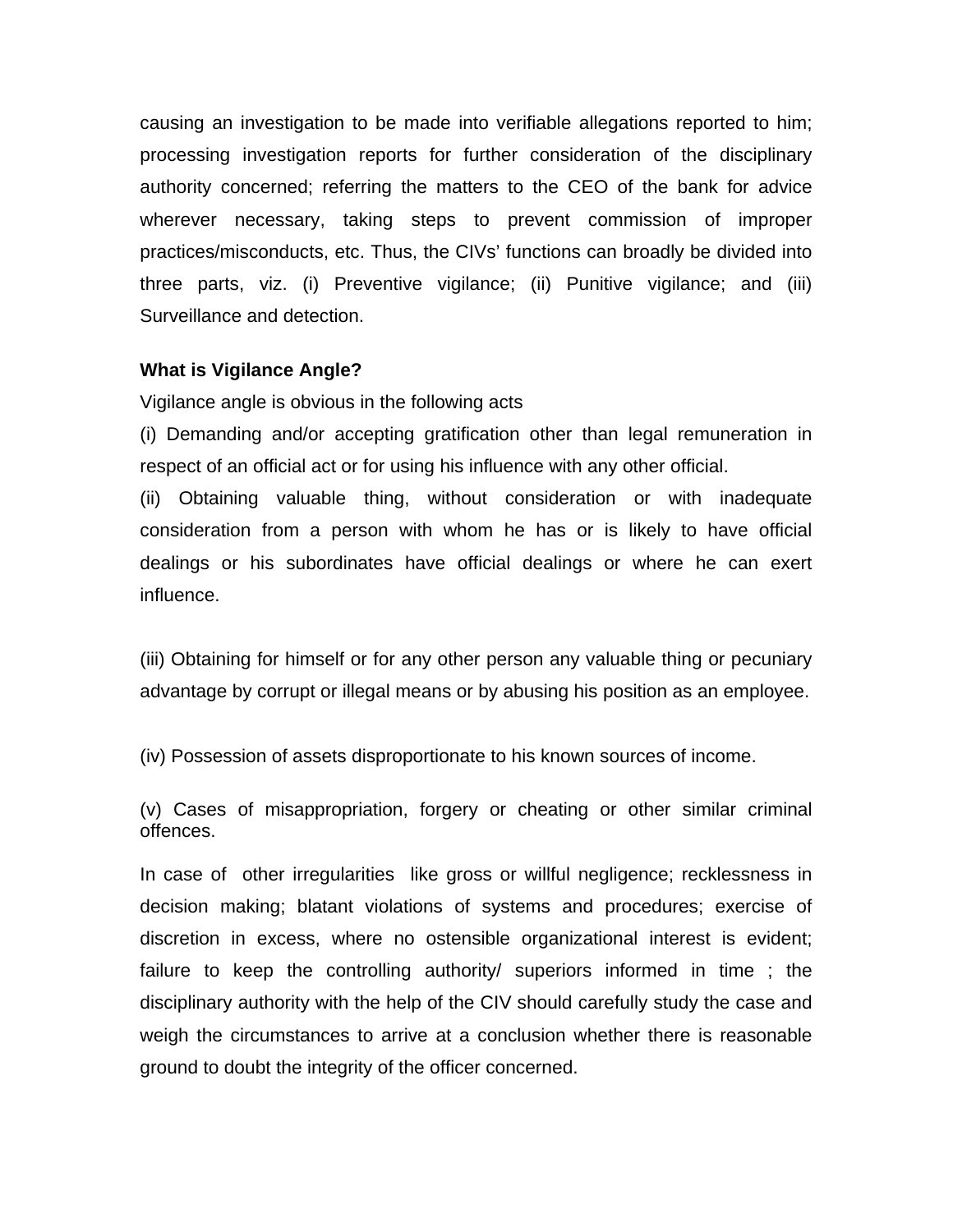#### **2. Preventive Vigilance**

The CIV may take the following measures on preventive vigilance

(i) undertake a study of existing procedure and practices prevailing in his organisation with a view to modifying those procedures or practices which provide a scope for corruption, and also to find out the causes of delay, the points at which it occurs and devise suitable steps to minimize delays at different stages;

(ii) undertake a review of the regulatory functions with a view to see whether all of them are strictly necessary and whether the manner of discharge of those functions and exercise of powers of control are capable of improvement;

(iii) devise adequate methods of control over exercise of discretion so as to ensure that discretionary powers are not exercised arbitrarily but in a transparent and fair manner;

 (iv) identify the areas in his organisation which are prone to corruption and to ensure that the officers of proven integrity only are posted in those areas;

## **3. Appointment, Role and Functions of Chief of Internal Vigilance**

## **Appointment of CIV in Private Sector/ Foreign Banks**

The basis for appointment of CIV should be experience, track record, proven integrity and ability to inspire confidence among personnel in the organization.

## **Tenure of CIV**

The normal tenure of a CIV would be three years extendable up to a further period of two years. But if a CIV has to shift from one bank to another without completing the approved tenure in the previous bank, the principle of overall tenure of six years will apply.

#### **Association of CIVs with sensitive matters**

The vigilance functionaries should not be a party to processing and decisionmaking processes or be involved in other administrative transactions of such nature, which are likely to have clear vigilance sensitivity. While it may not be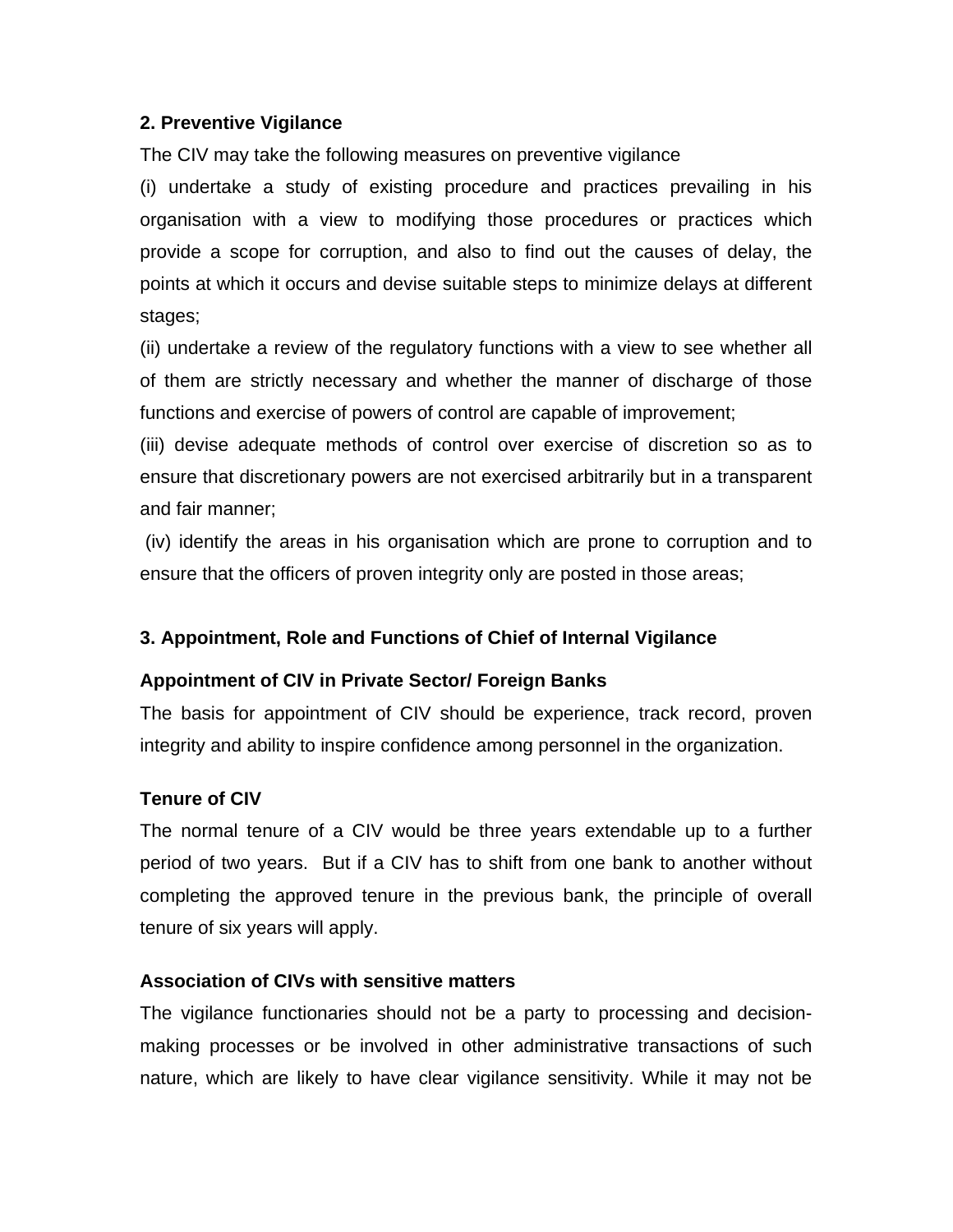difficult for full-time vigilance functionaries to comply with this requirement, the compliance of these instructions could be achieved in respect of part-time vigilance functionaries by confining their duties, other than those connected with vigilance work, as far as possible, to such items of work that are either free from vigilance angle or preferably serve as input to vigilance activities such as inspection, audit, etc.

#### **Submission of reports and returns- Review**

CIV should invariably review all pending matters, such as investigation reports, disciplinary cases and other vigilance complaints/cases in the first week of every month and take necessary steps for expediting action on those matters. The CIV would arrange periodic meetings to be taken by the Chief Executive for reviewing the vigilance work done by the organization. CIV would also be required to furnish a report on the vigilance activities in the bank to the Board/ Local Governing Council on a periodic basis.

## **3. Staff rotation and mandatory leave**

The banks should identify sensitive positions and frame specific Board approved internal policy on staff matters such as rotation of staff in general and in respect of sensitive desks in particular. The bank may, while framing such policy, include the minimum period for staff rotation and mandatory leave that would apply to the staff at all levels. The minimum period of mandatory leave in each category of staff, including the CEO, may also be indicated.

#### **4. Complaints**

Receipt of information about corruption, malpractice or misconduct on the part of employees, from whatever source, would be termed as a complaint. Information about corruption, malpractice or misconduct on the part of employees may flow to the administrative authority/the Police/ SFIO/ RBI from any of the following sources:

(a) Complaints received from employees of the organisation or from the public;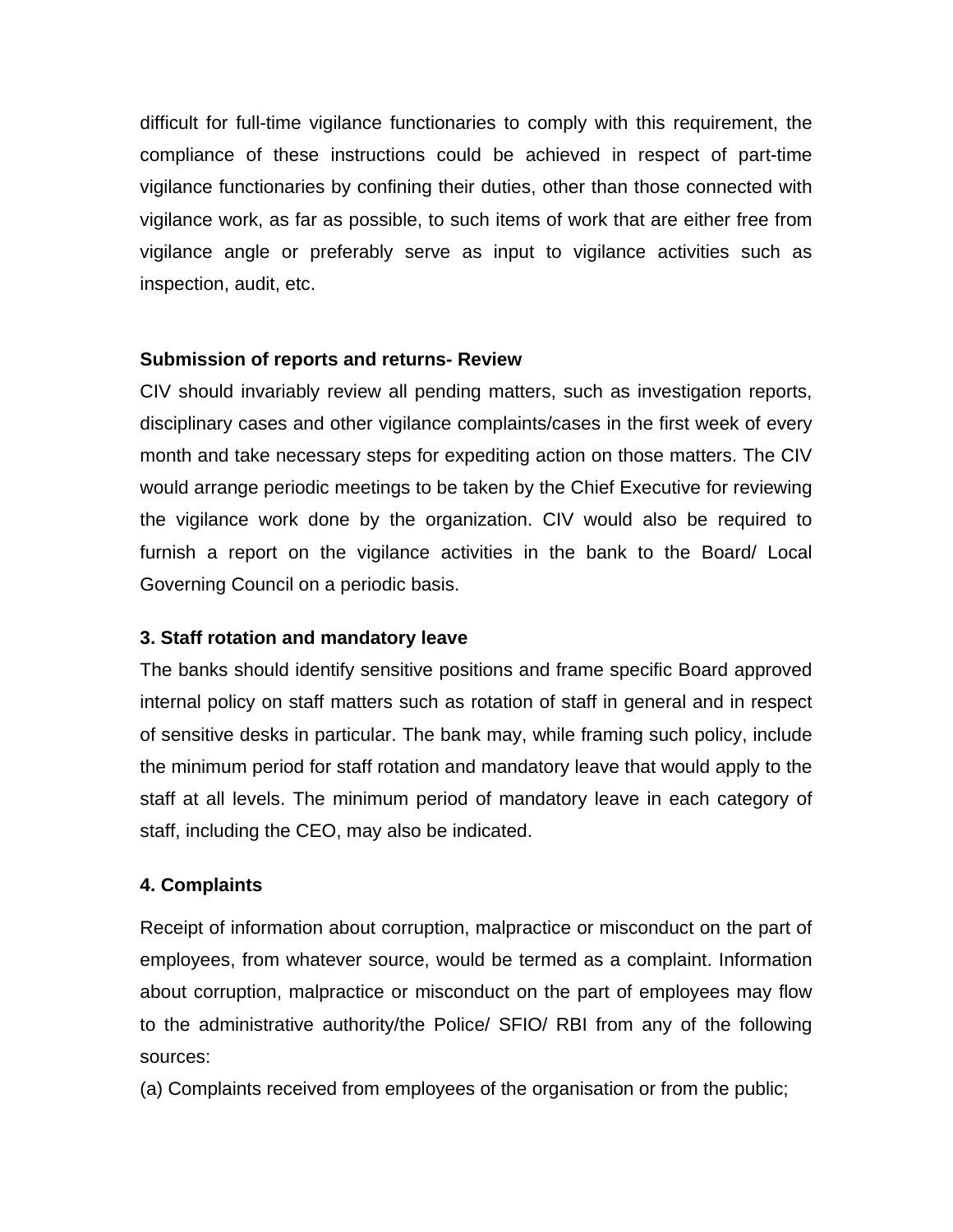(b) Departmental inspection reports and stock verification surveys;

(c) Scrutiny of annual property statements;

(d) Scrutiny of transactions reported under the Conduct Rules;

(e) Reports of irregularities in accounts detected in the routine audit of accounts; e.g. tampering with records, over-payments, misappropriation of money or materials etc;

- (f) Audit reports of the accounts of the bank;
- (i) Complaints and allegations appearing in the press etc;

(j) Source information, if received verbally from an identifiable source, to be reduced in writing; and

(k) Intelligence gathered by agencies like CBI, local bodies etc.

In addition, the CIV concerned may also devise and adopt appropriate methods to collect information about any malpractice and misconduct among the employees. Anonymous/ pseudonymous complaints received by the CIV may be dealt with on merit.

#### **5. Investigation agency for conducting investigations**

As soon as a decision has been taken to investigate the allegations contained in a complaint, it will be necessary to decide whether the allegations should be inquired into departmentally or whether a police investigation is necessary. Instructions as to with which agency the complaint is to be lodged are contained in the Master Circular DBS. FrMC. BC. No.1/23.04.001/2010-11 on 'Frauds – Classification and Reporting' dated July 1, 2010.

#### **6. Review of cases entrusted to Police/ SFIO**

No review should ordinarily be made by the administrative authority of a case registered by the Police. If, however, there are special reasons for discussion/review, the Police should invariably be associated with it.

#### **7. Action against persons making false complaints**

If a complaint against an employee is found to be malicious, vexatious or unfounded, it should be considered seriously whether action should be taken against the complainant for making such a false complaint.